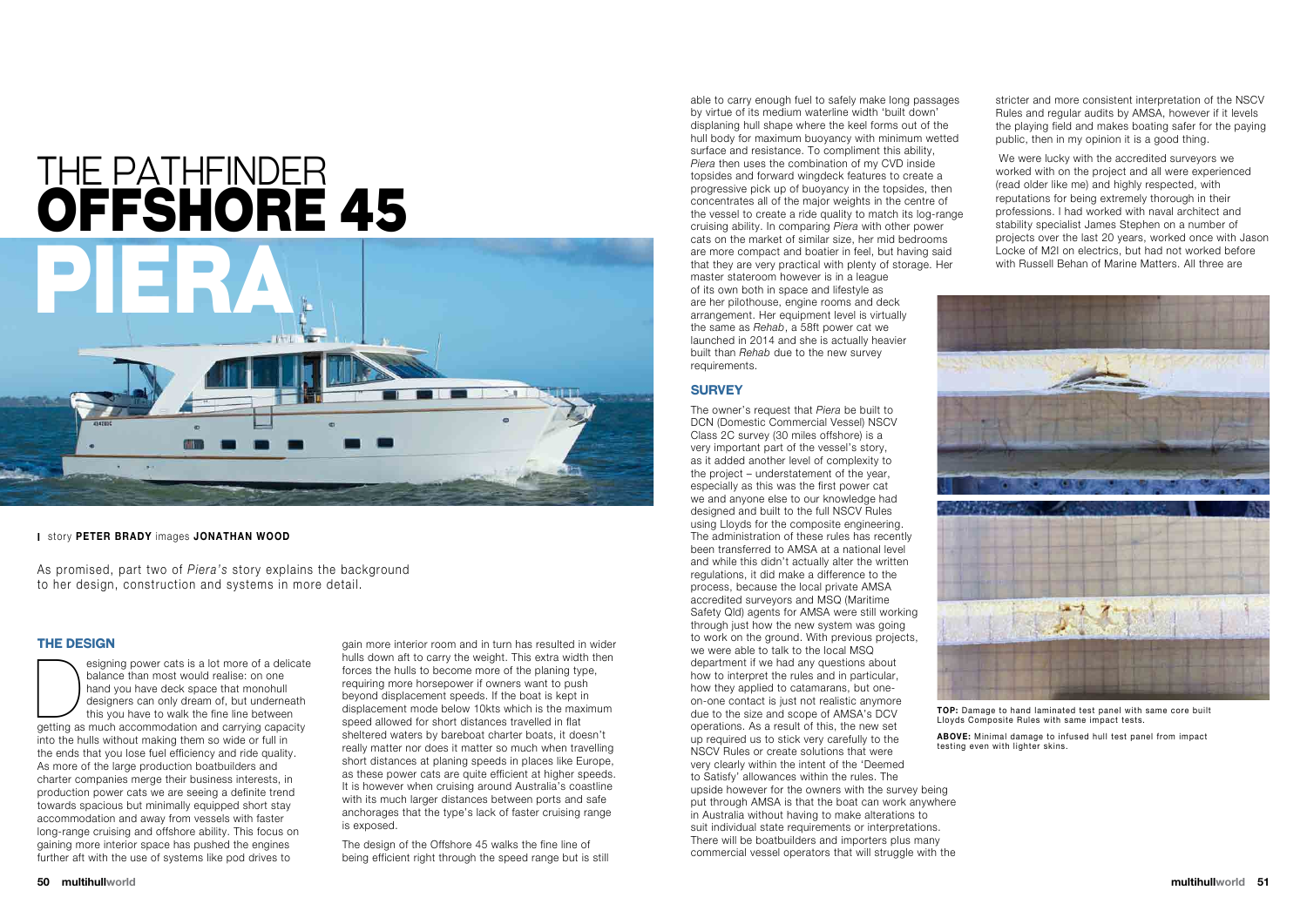### Wrong zoom factor?

To find out more please call +61-(0)2-9936 1670 or visit our website.

AUS17262 / 0118

**Sydney · pantaenius.com.au**

accredited with AMSA for construction and safety and Peter Cosgrove of Optimist Australia was bought in on the fire control systems. Together, their combined experience and competence was such that they were able to both inspect and review as well as giving constructive advice during the building process which was a great help.

> Whether hobby skipper or boat owner, we all benefit from the advantages of GPS navigation when on the water. But power outages are by no means the only pitfalls when it comes to operating plotters, tablets etc.



The overall survey process began with a preliminary stability assessment to make sure that the design would pass this first critical test, which it did comfortably being a power catamaran,

The engineering process then started with Peter Schwarzel of Carbonworks being appointed as the consulting composite engineer to look at how we could optimise the boats construction while still complying with the rules and both James and I have worked with Peter successfully on many projects.

Once the preliminary work was underway and we had assessed what we needed to test and verify, Peter, James and Russell came to our workshop and witnessed the panel testing as it was important that they as much as I were confident of the results. Years ago when designing and building carbon fibre masts, another very experienced engineer had said to me that seeing how structures break is just as important as the recorded data, and he was absolutely right. For *Piera* we tested and proved the bonding system for the internal structures like the bulkheads and the module joins. We also impact tested panels made up to represent the bottom, topsides and decks and submitted panels representing the hull laminates to USQ in Toowoomba for testing, analysis and Certification. The testing at USQ was carried out on the test panels before construction began so the laminate properties could be confirmed: from this we were able to get the maximum 20% allowed reduction in laminate weights from standard under Lloyds Rules when proven by independent testing. A second set of panels were then constructed 'as built' alongside the actual hull being infused so the materials and conditions were identical – these were then tested by USQ to confirm that the boat met the 'as built' requirements. The confidence the in house testing gave to everyone involved including our employees who also watched was very important, as was having to explain every



What the owners do get when building to survey is a very solid boat that has been checked and tested at multiple levels throughout the design and construction process by accredited third parties and this was one of the reasons the owners chose this path. On the down side, it does add considerable cost and time to the construction which can be frustrating, although this is ultimately balanced by the boat's certification and therefore increased resale value.

weight is around 20% (even allowing for our reduction proven by testing) over the old rules and around 40% heavier in the topsides and deck structures over what some boatbuilders would use if they were not working to any construction rules. Although the Lloyds rules do not make any special allowances for infusing the laminates, the far lower resin to glass ratio obtained by infusion still saves weight and the better engineering properties of infusion were instrumental in obtaining the test results that allowed us the reduction in skin weight.

In the wingdeck area however we have learnt through experience to build to around what is required for survey on pleasure boats and on a commercial boat like *Piera*, we actually built the wingdeck stronger than the rules required.

What the testing required for survey also confirmed was the amazing impact resistance of infused vinylester laminates in combination with Corecell 'M' foam core. We have been undertaking our own impact testing for survey and non-survey boats since 1993 using a variety of resins, laminates and cores and have never seen such good results as we achieved with this combination. This can be in part attributed to the heavier skins required by Lloyds Rules, however the impact results were so much better that there can be no argument that Corecell is a very good core for impact and that infusion and in particular when you use double or triple cut cores, provides a superior core bond. I inspected most cut outs from the boats structure during construction and randomly tested the bond between core and skins and not once was I able to break the bond between the infused laminate and core.

Because a huge percentage of survey requirements are safety based, the owners have a boat with five watertight compartments in each hull and that is virtually unsinkable particularly when you combine this with the very thick foam cores used throughout the construction. They also have a boat that has a hard plumbed bilge system powered by either a 240V pump or a hand bilge pump and both can also be used as firefighting pumps. The engine rooms are painted out in a fire retardant paint and clad in fire resistant panels (a system we had to develop ourselves) well over a 60 minute burn rating, or stainless steel sheet as even aluminium does not meet the NSCV Rules on fire rating. Being a power catamaran, fire rating the enginerooms was one of the most difficult and time consuming parts to meeting the NSCV Rules. There are obviously two enginerooms and they are narrow with framing

**above left:** Engineroom with rough water access, custom fire cladding and military spec alternator mounted on custom frame bolted to engine.

**above centre:** S.S. watertight doors lead to aft compartment with fire-bilge pump and rudder set up with drag link.

**above right:** Valve in exhuast line prevents back flooding when engine shut down.

detail of what I was doing to three very experienced professionals, because this peer review made me think everything through just that much more carefully. They were all genuinely interested in what we were trying to achieve so their involvement played a considerable part in the success of the project as rather than fight the rules, which can be quite difficult to meet with multihulls, we found ways to use them to the boats overall advantage.

The down side of building a power cat to Lloyds Composite Construction Rules is that they are far more conservative than the old USL Code and the increase in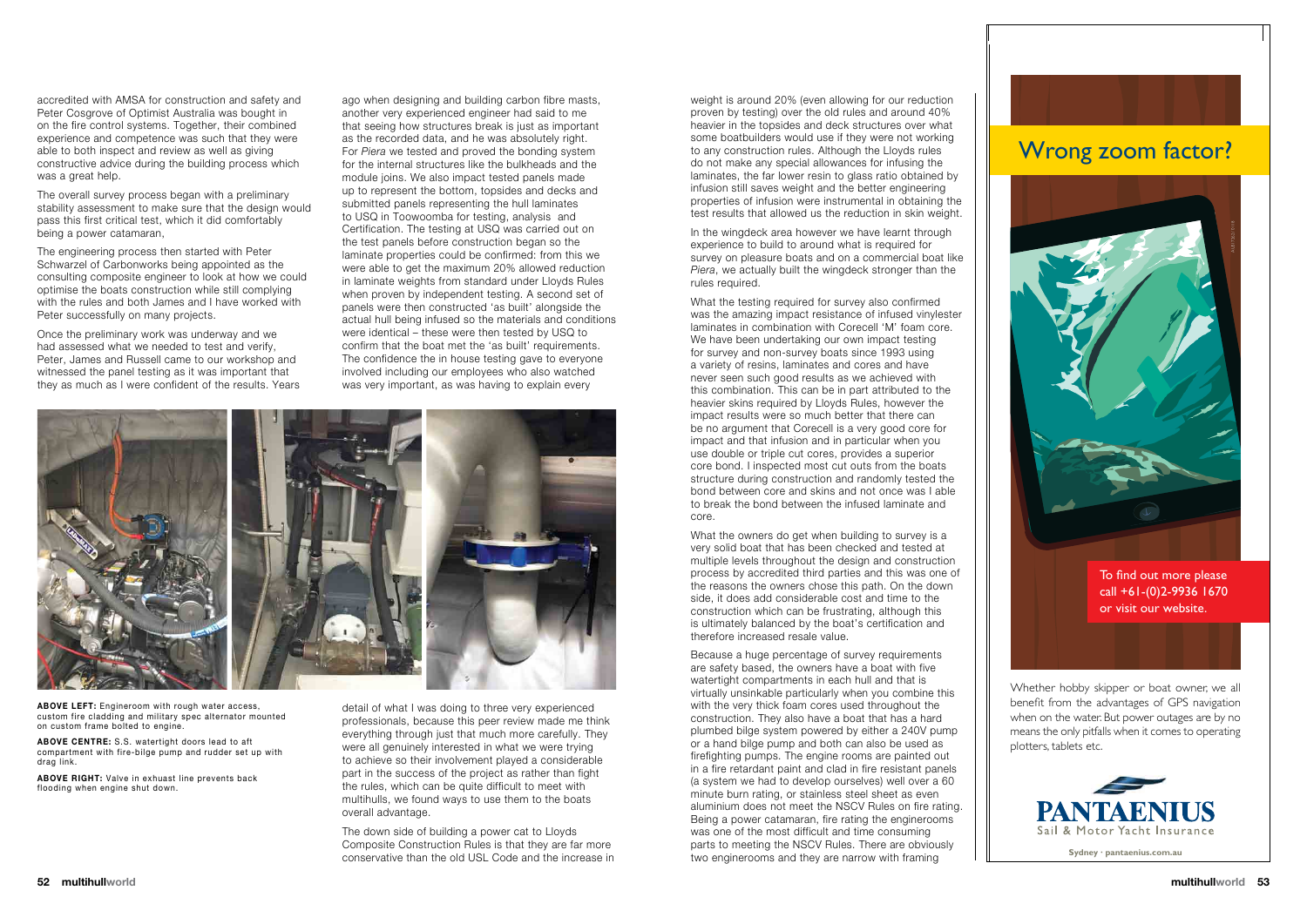and equipment to be worked around, along with the large aft hatch and a rough weather entrance to the enginerooms from the inside. These engine rooms are also fitted with smoke and heat detectors, have closable air intakes along with a fire suppression system and extra fire extinguishers. Each cabin also has its own smoke detector and fire extinguisher and there are two life rafts along with all the other safety equipment that leisure boats are required to carry. Whilst the fire protection and fighting systems seem over the top for a boat of this size, it is not when you rationalise that with so many watertight bulkheads and the flotation provided by the thick cores along with the twin engines and backup systems, fire is by far the greatest risk to anyone on-board.

#### **Construction**

*Piera* was the first vessel out of the Pathfinder variable dimension hull moulds that had been further modified to increase the hull beam by 75mm and to allow construction of a range of power cats between 41and 45ft using the standard bottom mould and between 50 and 55ft in combination with the new larger hull mould.

For the construction of *Piera*, we introduced a new construction material in the form of Scott Bader's acrylic modified polyurethane glue Crestomer 1152PA. This product has been used in Europe for a few years particularly in the construction of lifeboats and so was already certified by Lloyds and other bodies, but it was new to Australia and to our knowledge had not been used in any construction under the NSCV Rules for commercial vessels. We originally planned to use





closely at using the GPET foam for the decks and cabin as they passed the impact tests, however we decided to gradually introduce them into our construction for more impact prone structures once we had more data on their performance. We have lifted all three boats built to date out of the moulds and moved them around the shed by attaching four lifting eyes to the GPET cored bulkheads which are bonded in with Crestomer 1152PA. We also inadvertently lifted the wingdeck section of the mould which weighs two tonnes a few millimetres off the ground before it released the part without any issue and so are starting to get very confident in the materials use. *Piera* also features a new construction system for the decks and cabin called DECKIT that uses a modular moulding system to standardise the repeatable simple

shapes as much as possible, then join these modules with moulded corners and radiuses

so the boat has the appearance of a gelcoat finished GRP production boat, but can be easily customised to suit each owners requirements. **Mechanicals**

*Piera's* mechanical and electrical system are a mixture of the very conventional with a couple of layout and philosophy differences, but is still based on high quality components rather than complicated electronics.

Old school mechanically injected Yanmars combined with conventional shaft drives form the backbone of the mechanical system for strength and reliability. I am not a fan of pod drives even though they are easier and cheaper for boatbuilders to install than conventional drives and rudders. Call me old fashion, but I just consider it un-seaman like to fit a system that controls both the propulsion and steering together by electronics, given their vulnerability to a salty environment. With no individual rudders, you cannot steer the boat in a following sea unless you keep adding more power and although it is quieter to feed the exhaust out through the pod, in reverse it means the propellers are prone to serious cavitation as they try to grip in the water/air mix created by the exhaust. On top

of all these concerns, I find it again fundamentally bad seamanship to run around the shallow reef strewn areas that constitute the Australian coast with unprotected forward facing propellers. I know how many times my owners have been able to bring their boats home safely with damaged props or rudders from touching a reef even with the protection of full length keels. One of my owners hit a bombie when blinded by bright sunlight 100nm off Mackay and was able to motor slowly back from the outer reefs with both rudders and propellers heavily damaged, even managing to stop and have a very successful fishing break on the way. You would have to ask yourself would a pod have survived the same damage without tearing off as they are designed to do, and with no power or steering, what would be the result be if the weather suddenly turned ugly.

As required by the NSCV Rules, *Piera* has balanced composite rudders on 2" x 2205 stainless steel stocks and an aluminium box section drag link to connect the two tillers together with drop in pins to lock the rudders amidships should the hydraulic steering fail. I have used a drag link system with a single hydraulic ram since I built the first Scimitars because I found that twin rams with a fluid link allowed the rudders to constantly move in and out of calibration, slowing the boat's performance. A drag link is more expensive to build, however once fitted it is set-and-forget for the



rest of the boats life. With twin engines, survey does not require emergency steering as the widely spaced counter rotating propellers can be used to steer the boat with the rudders pinned and I know it works as we had to demonstrate its capability to the surveyors by coming into Manly boat harbour and docking with the rudders locked ahead after completing all the other mechanical tests required for survey like panic stopping from full ahead to full astern and full speed figure of eights.

*Piera's* fuel system is gravity fed and uses dual switchable fuel filters on each line so a filter can be changed without stopping the engine. The fuel and water tanks have locally made and extremely reliable ITIM senders and gauges with the fuel tanks also fitted with sight gauges as a backup. By opening the equalisation valve, both 1,500L fuel tanks can be filled from one side to save dragging dirty hoses over the deck or having to turn the boat around during the fuelling process.

The electrics are a little different than other boats in that they use solar and high efficiency 200amp alternators on each main engine through two Australian made Selectronic SP Pro inverters rather than a genset to run the AC system when not on shore power. The Selectronic inverter-battery chargers are high quality heavy duty units with a continuous rating of 3kw,

Testing of hull cut outs have shown just how good the core bond with infusion and double cut cores is.